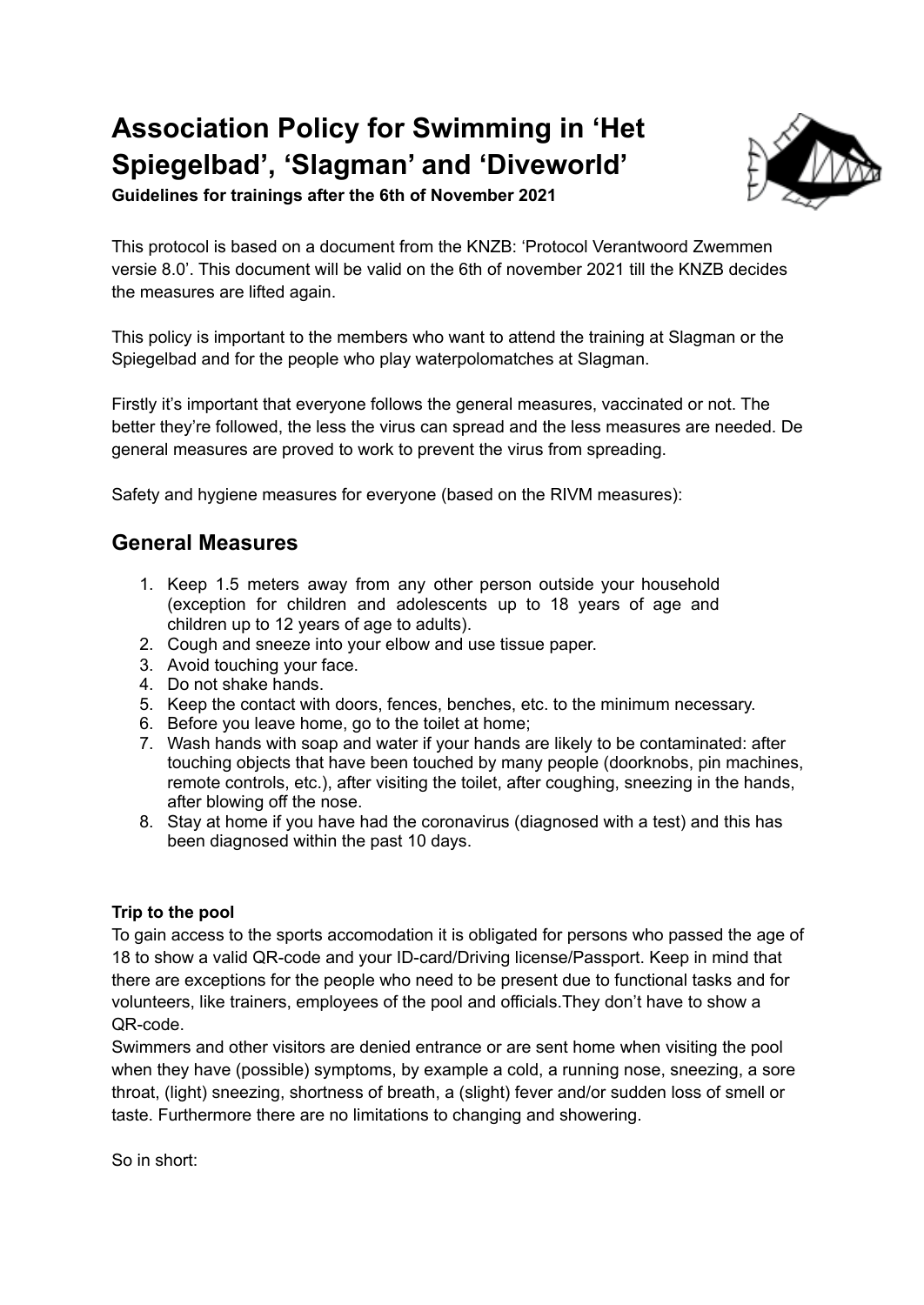- Persons under the age of 18 can access the pool without limitations. And people who are 18 or older have to show their QR-code.
- If you have symptoms the trainer can ask you to leave.
- The Showers and Changing Rooms are open.

## **The new measures**

#### **Based on the guidelines of the Sportscentre and Sportaal**

### *Spiegelbad*

- UT students and UT employees can enter on presentation of their Student Card/Employee Card, this functions as a QR-code.
- Saxion Students and external parties are checked for QR-code and identification cards at the Main Entrance.
- Face masks are mandatory indoors when moving around. During sports practices face masks aren't mandatory. So you need to wear face masks until you enter the water
- The South Entrance and Rear Entrance of the Sports Centre will be closed.
- The Sport Centre has the right to deny your access if you do not have a Student Card/Employee Card or a QR-code.

An exception to these rules is the morning training on Thursday. The trainer will check the student cards and QR-codes and the **South Entrance will be opened** then by the trainer!

## *Slagman*

- Members of Piranha can enter 'Slagman' if they can show a legitimate QR-code at the door of the swimming pool and the person can identify themselves.
- QR-codes will be scanned by the trainer before the training.
- The trainer also has to give training, so the 'incheck' time is 15 minutes before the training till the moment that the training officially starts. In other words:
	- On Monday from 20:45-21:00
	- On Tuesday from 21:30-21:45
- Be on time! If you're late, you won't be able to join the training.
- The trainer has the right to deny your acces if you either are too late for the check in or if you have an invalid QR-code.
- Face masks are mandatory until you enter the water

For matches in Slagman the following rules are in place:

- Matches are allowed.
- Audience is allowed, also at games, swimming lessons and diploma swimming. It's mandatory to have a corona ticket for everyone above the age of 17.
- For staff and equals to that, by example (paid) trainers, a corona ticket isn't mandatory.
- Face masks are mandatory when you are moving in the building. You can take them off before you enter the water

## *Diveworld (Dive Tower)*

- We meet at the outdoor pool to pack the dive gear before going to the dive tower.
- Members of Piranha can enter 'Diveworld' if they can show a legitimate QR-code at the door of the dive tower.